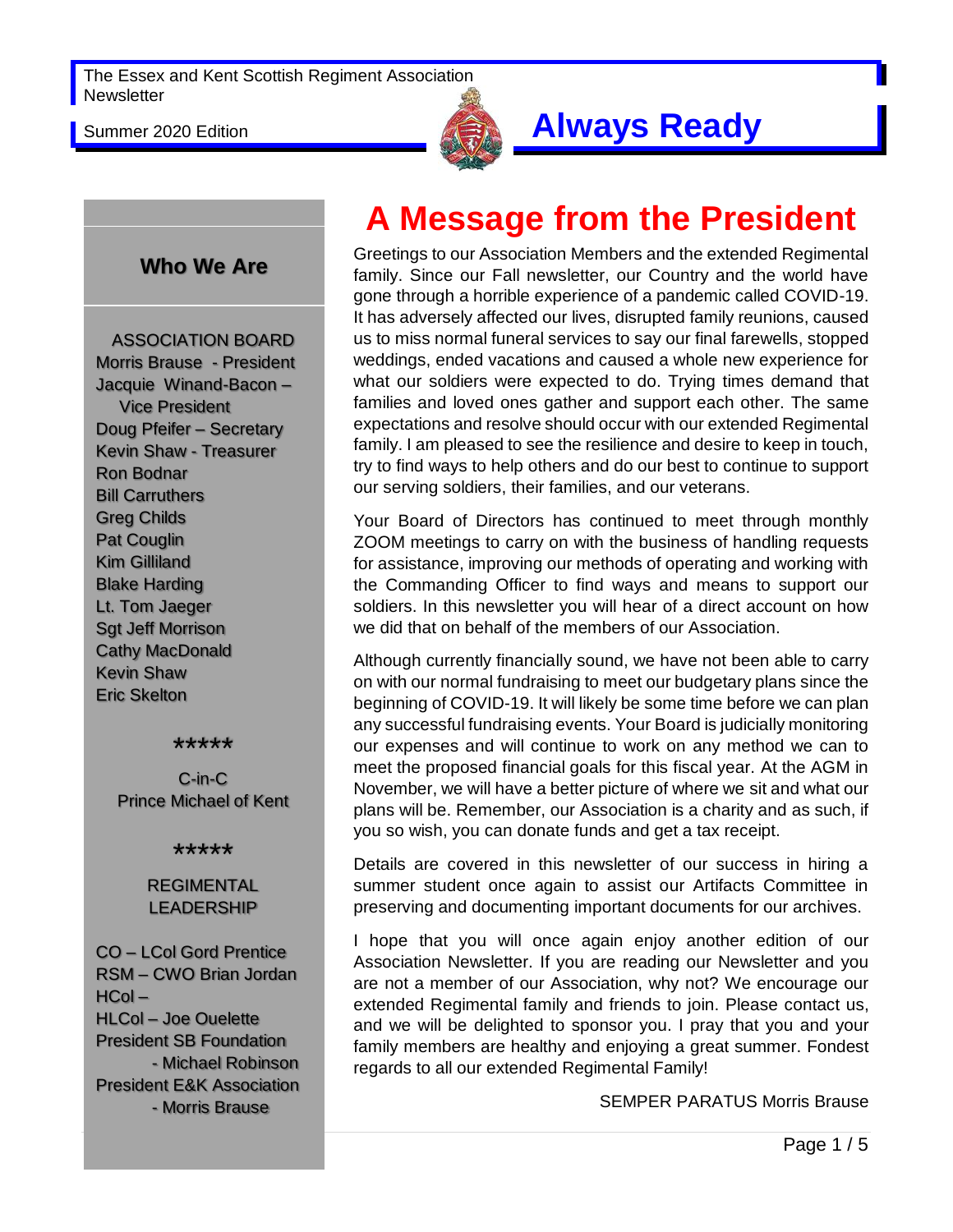

# **Report from the Honourary Lieutenant Colonel**

The Senate has had a quiet summer so far. We had one extraordinary meeting to decide the details of those highland kit items that will be provided by DND. More details will follow as they are made available to us. But it's refreshing to see that DND is finally coming up to the plate with kit we typically to date had to pay for ourselves.

As a follow on, we still are responsible for the purchase of a lot of kit such as sporrans, Glengarries, diced hose etc. If anyone has any items of kit from a father, brother, grandfather, etc. hanging in their closet, we'll be more than happy to take them and reissue them for current serving members.

What better way to honour your past serving family members than to have their kit reissued to these fine



young men and women who currently serve. If you have trews or an officer's claymore, we'll ensure they are used again to honour the past owner and will recognize the gift if you wish.

The first ZOOM event, "The Honorary's Mess Call" was a great success. We had presentations from Col Hardy Wheeler on regimental history that was very illuminating. We all sat back with a drink and sent a half hour over a ZOOM environment as a virtual mess event. We'll be holding others in the fall and winter so watch for notices in the various newsletters, the Regimental website and the E&K Scot Facebook page.

The ceremony at the memorial in Dieppe Park on August 19, Windsor is now finalized in accordance with Covid-19 restrictions. LCol Prentice has established the official delegation that will represent the Regiment for the ceremony. *(Editor's note: Details of the memorial service can be found later in this Newsletter.)*

Best Regards,

Joseph Ouellette Honorary Lieutenant Colonel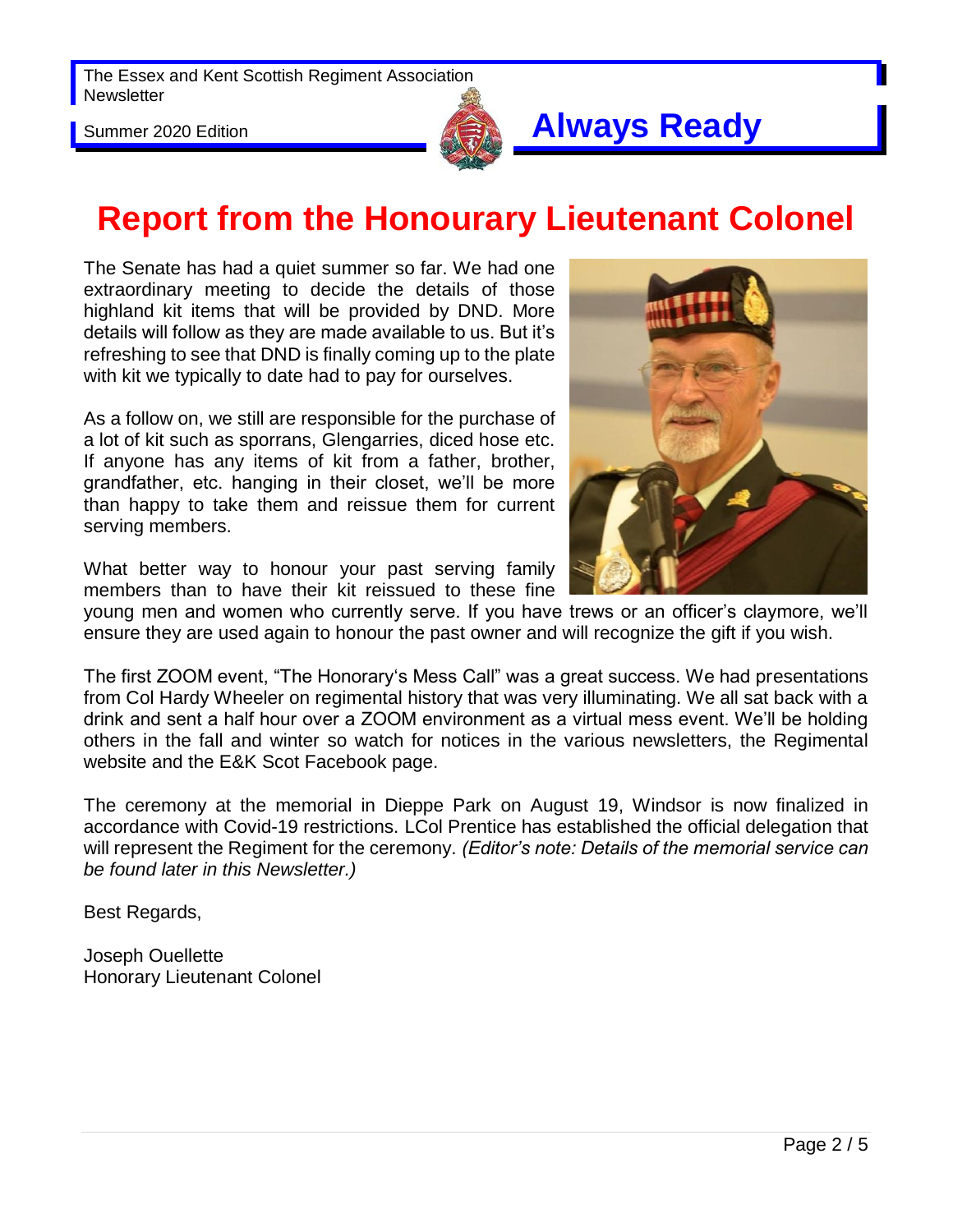

## Summer 2020 Edition **Always Ready**

# **Digitizing Our Archival Collection**



The Association is again fortunate to have Olivia Musselwhite (L) and Nicole Pilon available this summer to digitize some of our archival material.

This summer our Archives Committee was again able to take advantage of a Canada Summer Jobs (CSJ) grant to continue with digitizing of our archival collection. Many thanks to Mary Baruth who submitted the grant application even though she moved in January to a new job in New Brunswick as CEO of King's Landing – one of Canada's premier tourist attractions and a living history museum of 19th century New Brunswick.

Unfortunately, we only received one position for eight weeks since the CSJ program was reduced across Canada – no surprise given the financial pressures with the corona virus pandemic. The really good news is we were able to retain Olivia Musselwhite for a second year. As an added bonus the second

student from last year, Nicole Pillon, has generously volunteered to assist half days for the full eight-week placement. We are indeed fortunate to have these two talented, young adults dedicated to our archival work.

Olivia and Nicole are digitizing scrapbooks, some unit Part 2 Orders and news clippings as a JPEG image or a PDF document then assembling everything in a searchable data base that will allow quicker research and preserve the material for the future. By the time you read this we will have digitized 21 scrapbooks such as several personal ones about time as a Dieppe POW; unit collections like the 1985 Centennial Drill Team photobook and scrapbook; and the Kent Regiment and Essex and Kent Scottish Part 2 Orders around the time of amalgamation in 1954. Next, we will be digitizing some old newspaper clippings and some of the reference material and personal submissions used in Duty Nobly Done – the official history of our Regiment published in 2006.

Last word! If you are interested in volunteering for the Association Archives Committee – once the COVID-19 restrictions are lifted – contact the Association through the CONTACT LINK at www.ekscot.org.

Bill Carruthers Blake Harding Eric Skelton Hardy Wheeler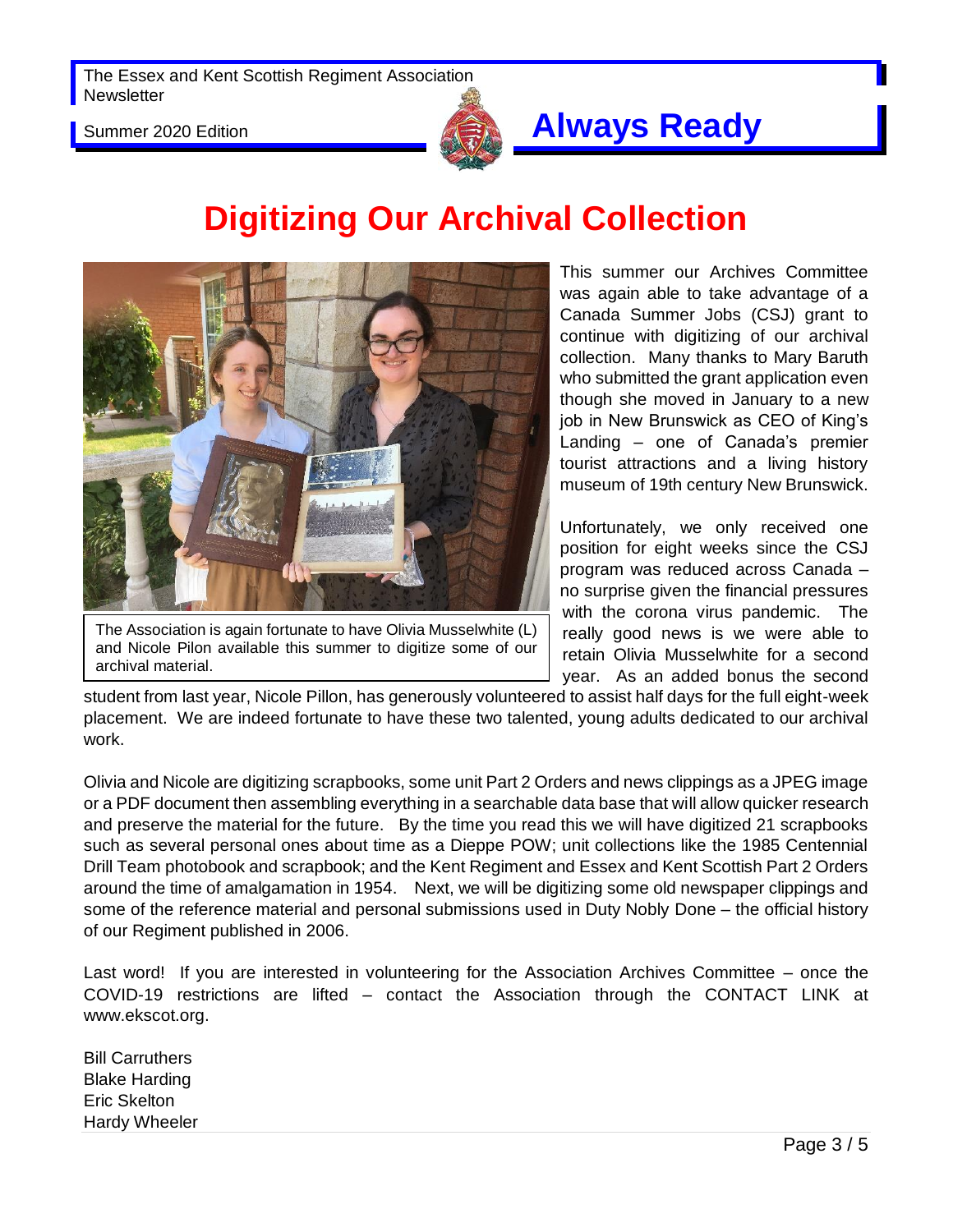

# Summer 2020 Edition **Always Ready**

# **OP LASER Supporting Our Soldiers**

OP LASER is the activation by the Department of National Defense of a contingency plan whose objective is to mitigate the potential impacts of Covid-19. This had a direct impact on soldiers of the Essex & Kent Scottish Regiment. Normal summer training was set aside as resources were deployed throughout 31 CBG and 4 Cdn Div. Many of our soldiers were deployed to various locations as part of OP LASER.

The E&K Association, in an effort to support our military family, took up the cause of receiving donations and putting together care packages for those who were deployed. To date, almost \$2,000 has been donated which has been used to purchase such personal items as hand warmers, cleaning supplies, water bottles, Gatorade, cans of Tim Horton's coffee, chips, chocolate bars and other snacks.

The care packages were delivered and much appreciated by the soldiers. LCol Prentice also expressed his appreciation for a job well done.

There is still a balance in the fund which will be held in reserve in the event that more care packages are needed in the future.



Pat Coughlin loading care packages for transport.

Thank you everyone for your support. This has been a great initiative that helps our soldiers know how much their work is valued and appreciated.

Kim Gilliland

## **In Memoriam**

Since the last newsletter, we were saddened by the loss of Alice Kuderian, Tom Maynard Sr., Doug Ramsay and Neil Lester. We continue to honour those who have gone from our midst and we remember them.